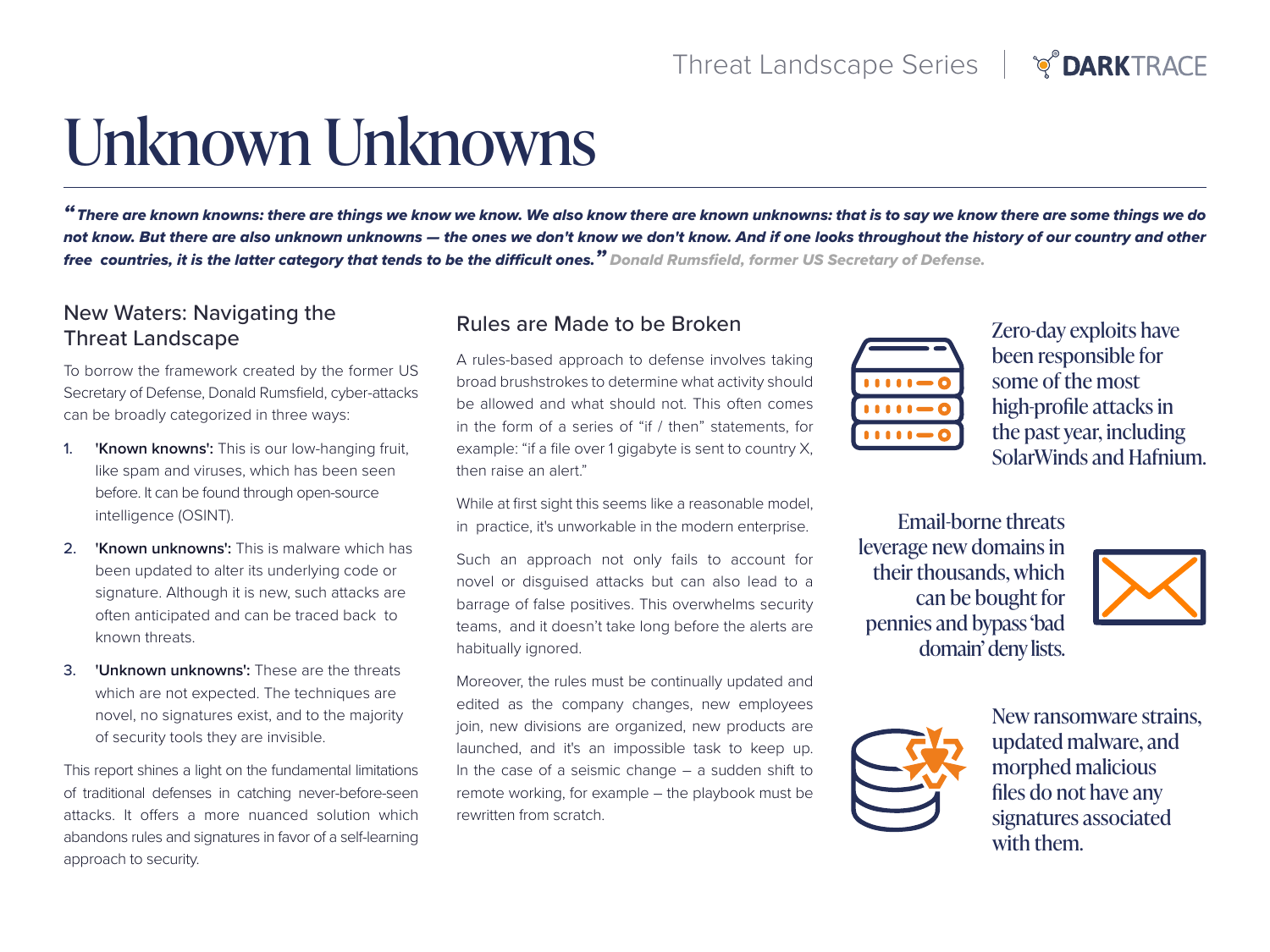## Limitations of Signatures

Most existing security tools rely on the premise that any given cyber-attack has been seen before. Its signature is therefore known, and can be recognized when seen again in future attacks. This is the basis of antivirus, firewalls, and other perimeter security.

Over time, as the list of known threats became progressively larger and less manageable, this approach became antiquated.

Recognizing that the vast number of existing viruses and malware was no longer knowable, defenders sought novel solutions to detect new variations of known threats (sometimes referred to as 'known unknowns').

The idea behind 'known unknown' threats is that while their precise nature is not understood in detail, security solutions 'know' they are out there and are familiar with their general profile based on similar threats these solutions have encountered. Security defenders have therefore worked hard to create more sophisticated antivirus solutions and 'next-generation' firewalls that identify these cyber-attacks from common patterns found in their code.

## 'Unknown Unknowns' and the Death of Signatures

However, there is one more category of threat that has proven both to be the most evasive and the most damaging of all. This kind of attack can be referred to as an 'unknown unknown': not only are the indicators of compromise absent from any static deny lists but traditional security teams and solutions don't even know to look for them.

With a traditional approach, organizations either go extremely narrow in their criteria, in the form of specific signatures, or incredibly broad, in the form of blanket policies. Both of these approaches rely on the defender's ability to define the threat in advance.

Attackers generally know about the cyber security tools they are trying to evade and take measures to get around them. Cyber-criminals constantly update their attack infrastructure (email domains, IP addresses, strains of malware) and innovate (fundamentally changing techniques, targeting supply chains, employing armies of botnets) because they know most tools are blind to new attacks.

## Detecting the Undefinable: A Self-Learning Approach



Breaches like SolarWinds have proven that attackers will continue to innovate and get inside your systems – whether through the supply chain, a careless employee through a phishing email, or a vulnerability in your cloud infrastructure.

No one can predict the next vector of attack, so defenders' mindset must shift to asking, 'What do we do once the threat gets inside?' A security system must be able to identify attacks once they get in.





Self-Learning AI does not rely on pre-defined signatures and rules to find novel attacks. Instead it learns the digital DNA of an organization to identify threats.

Traditional security tools are always one step behind the attacker, reacting to a new threat and quickly updating lists once the first attack has run its course. Instead, Self-Learning AI proactively understands 'normal' for every user and device within an organization, and all the connections between them. This enables it to detect subtle anomalies in real time, stopping truly novel threats as they emerge – not just those previously seen in the wild.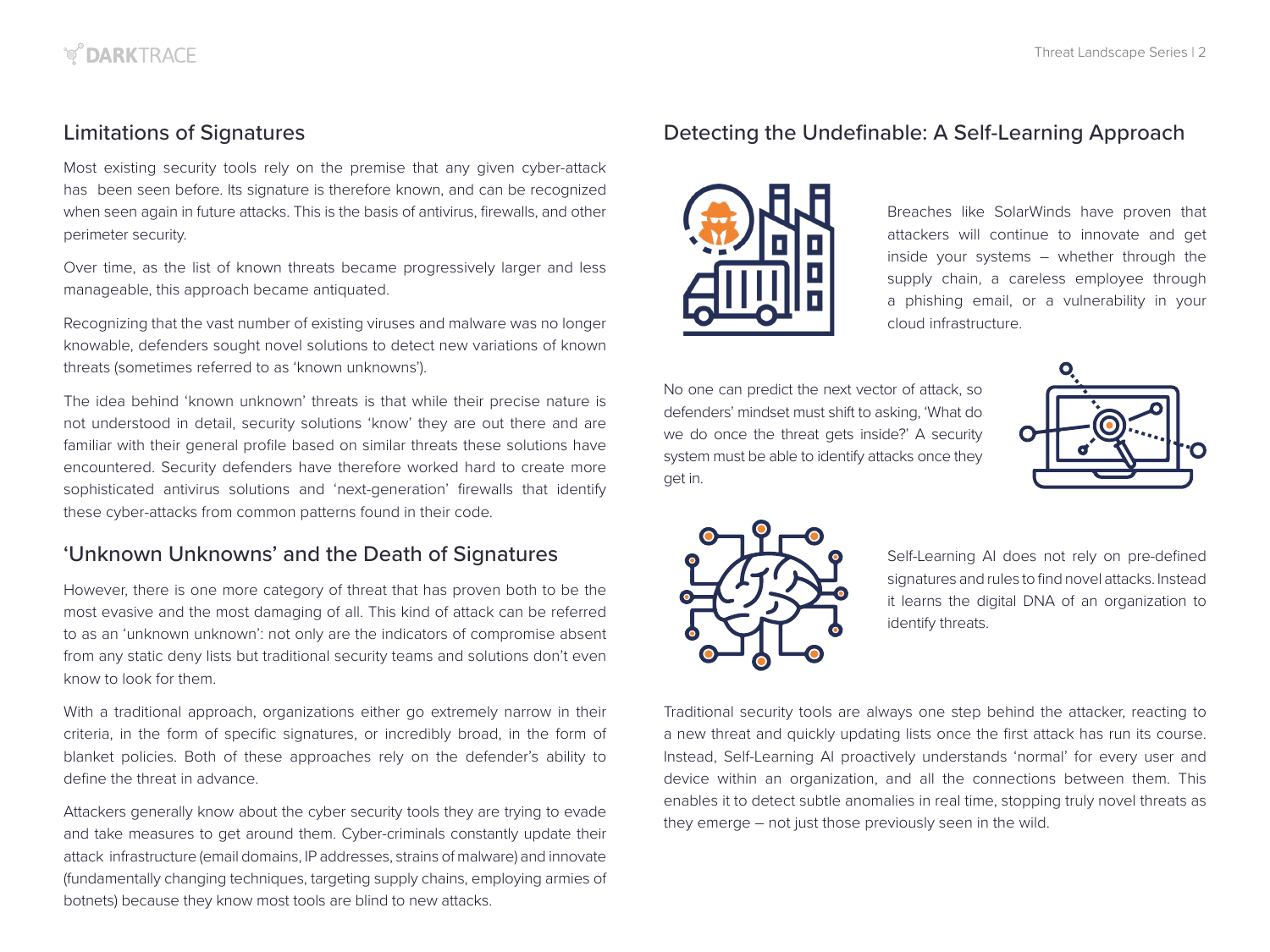## Self-Learning AI: Real-World Threat Finds

## Signatureless Ransomware Stopped by Darktrace Antigena

At an electronics manufacturer, Darktrace Antigena, Darktrace's Autonomous Response capability, stopped a never-before-seen ransomware attack in its earliest stages.

An infected device was observed making an unusually large number of connections, writing multiple SMB files, and transferring data internally to a server it did not usually communicate with. Hundreds of Dropbox-related files were then accessed on SMB shares, with several of these files becoming encrypted, appended with a [HELP\_DECRYPT] extension.

#### Wed Oct 30, 11:13:13  $\blacktriangleright$   $\blacktriangleright$  Antigena Response - Quarantine device for 24 hours

#### Figure 1: Darktrace Antigena responds 1 second after ransomware was detected

Darktrace Antigena kicked in a second later. Powered by Self-Learning AI, it understood the organization's normal 'pattern of life' and recognized this behavior as a systematic ransomware attack, stepping in within 2 seconds to stop the encryption. By the time it took action, only four of these files had been successfully encrypted.

This strain of ransomware was not associated with any publicly known indicators of compromise. Nevertheless, Darktrace was able to detect this attack based purely on its comprehensive understanding of 'normal' across the organization.



Figure 2: Four model breaches observed on October 30th and a dotted line representing Darktrace Antigena's actions

"With its self-learning technology that requires no training data sets or manual configuration, Darktrace is capable of uncovering 'unknown unknowns' and alerting us to abnormal behavior in real time."

CISO, SNCF/ Avancial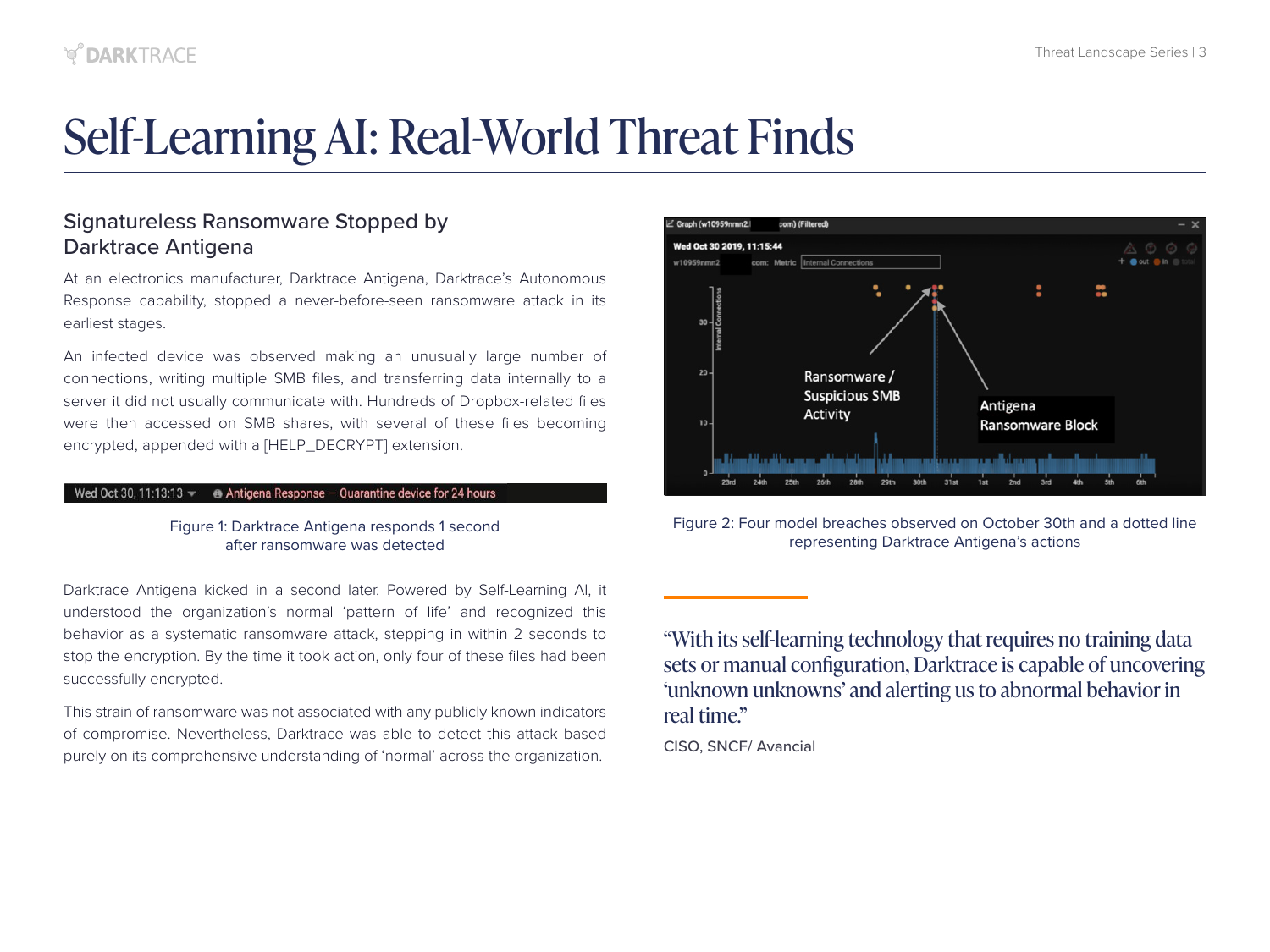## Hafnium Zero-Day Exploit Neutralized by Self-Learning AI

In early December 2020, Darktrace autonomously detected and investigated a sophisticated cyber-attack that had targeted a customer's Exchange server. On March 2nd, 2021, Microsoft disclosed an ongoing campaign by the Hafnium threat actor group leveraging Exchange server zero-day vulnerabilities.

Based on similarities in techniques, tools, and procedures (TTPs) observed, Darktrace has assessed with high confidence that the attack in December was the work of the Hafnium group.

The intrusion was detected at a critical national infrastructure organization in South Asia. One hypothesis is that the Hafnium group was testing out and refining its TTPs, potentially including the Exchange server exploit, before running a broad-scale campaign against Western organizations in early 2021.



Figure 3: Timeline of the attack from early December 2020

As soon as the attackers gained access via a web shell, they used the Exchange server to scan all IPs in a single subnet on ports 80, 135, 445, and 8080.

This particular Exchange server had never made such a large number of new failed internal connections to that specific subnet on those key ports. As a result, Darktrace instantly detected the anomalous behavior, indicative of a network scan.

A single click in the Darktrace user interface revealed further details about the written files. The full file path for the newly deployed China Chopper web shells was:

#### ProgramFiles\Microsoft\ExchangeServer\V15\FrontEnd\HttpProxy\owa\auth\ Current\themes\errorFS.aspx

The file path and file name of the actual .aspx web shell bear very close resemblance to the Hafnium campaign details published by Microsoft and others in March 2021.

The organization had several thousand devices defended by Darktrace. Nevertheless, over the period of one week, the Hafnium intrusion was in the top five incidents highlighted by Darktrace's autonomous investigation tool, Cyber AI Analyst.

Even a small or resource-stretched security team, with only a few minutes available per week to review the highest-severity incidents, could have seen and inspected this threat.



Figure 4: A Cyber AI Analyst report showing unusual SMB activity